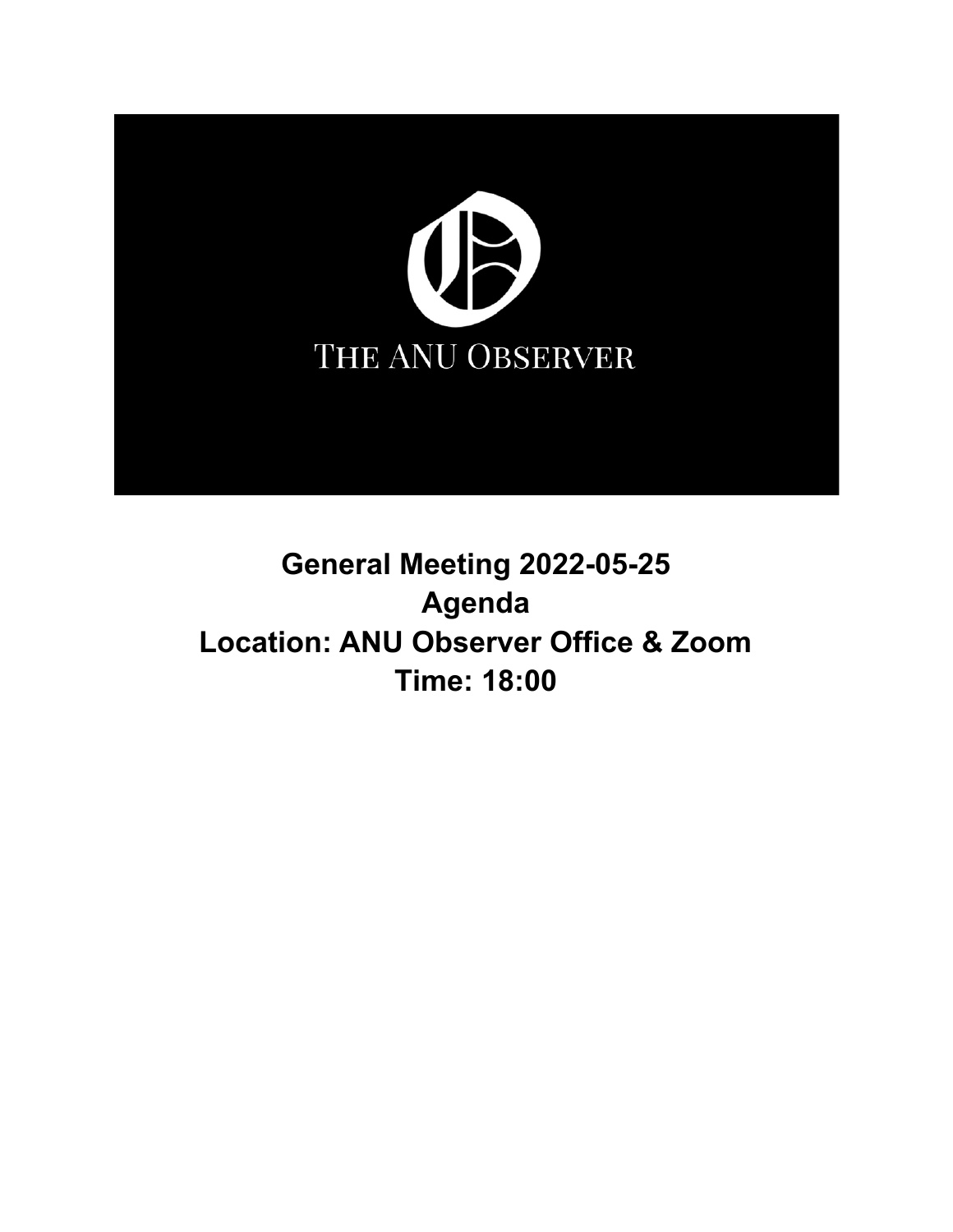Item 1: Meeting Opens and Apologies

- 1.1 Acknowledgement of Country
- 1.2 Apologies:
- Item 2: Minutes from the Previous Meeting including Matters Arising
	- 2.1 Minutes from the Previous Meeting

Item 3: Reports and Matters Arising

3.1 Report of the Chair of the Board (Appendix A) Sasha passes chair to Sung Jae

I'll break my report up into three subsections.

## **COO Role**

Sasha and I are finalizing the role description and considering other related amendments. As of current, the COO role will be a managerial generalist role. Please keep an eye out for the advertisement for this position.

#### **Board & Member Changes**

We've had a change in staff recently. I'd like to welcome Jun, our new visual content executive who has succeeded Joseph - massive thanks to Joseph as well for his 12+ months of service.

I'd also like to thank our former editor, Ali, who departed at the start of the semester. Darlene has since taken Ali's role and now shares the community executive role with Alex. Alex continues to remain an editor.

I'd like to welcome our new reporters as well.

#### **Organisational Matters**

I'm quite happy with the performance and direction of our organization. Our organizational objective to provide accurate, detailed, and timely coverage of campus events is being fulfilled.

The ANU Observer remains a news organization. I firmly believe that it should be run by those who are involved in producing the news - my interpretation of the Chair role is one who acts as the representative of the news team and makes governance and organizational decisions with their wishes at heart. I see that this has generally been the case with all our "non-news" executives and if these roles belong to individuals who do not have a role in the news team, I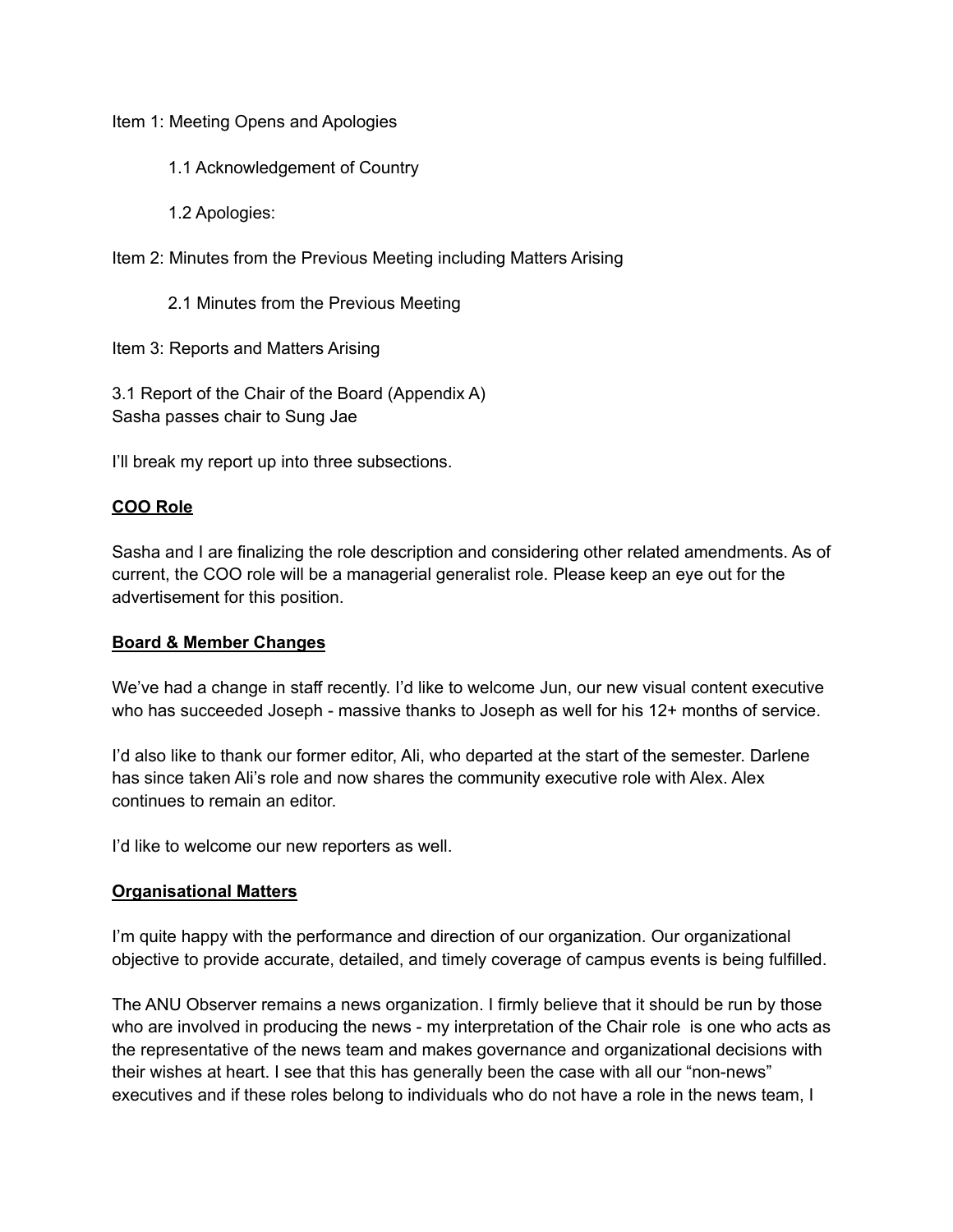sincerely hope this continues to be the case even after the current executive one day depart this organization.

# 3.2 Report of the Chair of the Editorial Committee (Appendix B)

## Declan

Hi everyone, and thanks for coming tonight. I just want to begin by saying how impressed I am with my editorial team. We've reached a point where I think we can trust one another to deliver the best possible results for Observer. Alex and Darlene have really stood up this year, and I know their passion and enthusiasm for Observer will continue when I leave in the near future.

An observation I have made in the last few weeks is the return to slower news weeks. Over the last few years I think we have become increasingly reliant on stories to fall into our hands. At the start of the year for instance, constant COVID developments at ANU allowed us to devote resources to covering that, at the expense of other stories.

As COVID has come to a close, or at least the newsworthy side of it a challenge we have to live up to is developing interesting and new angles for stories. Here is where I encourage everyone at Observer to pitch ideas, listen and get thinking about important issues we can cover.

I want to pay a special mention to Darlene's article which came out over a month ago on an historical SASH incident involving a staff member at John's college in the 90's. It's often easy to skim through articles and look at headlines, without really appreciating the full extent of the work involved. But Darlene has been working on the story for months and to see it finally published is so special to see. I can safely say, at least in my time at Observer, it is one of the most, if not the most important contributions Observer has made to the ANU community.

I thought this would be a good time to announce I will be leaving Observer in the near future, although the exact date is still undecided. I'm confident that with the team we have in place, our coverage of ANU student life is only going to continue to grow. Thanks again for coming.

3.3 Report of the Visual Team (Appendix C)

3.4 Report of the Web Executive (Appendix D)

- Nothing to Report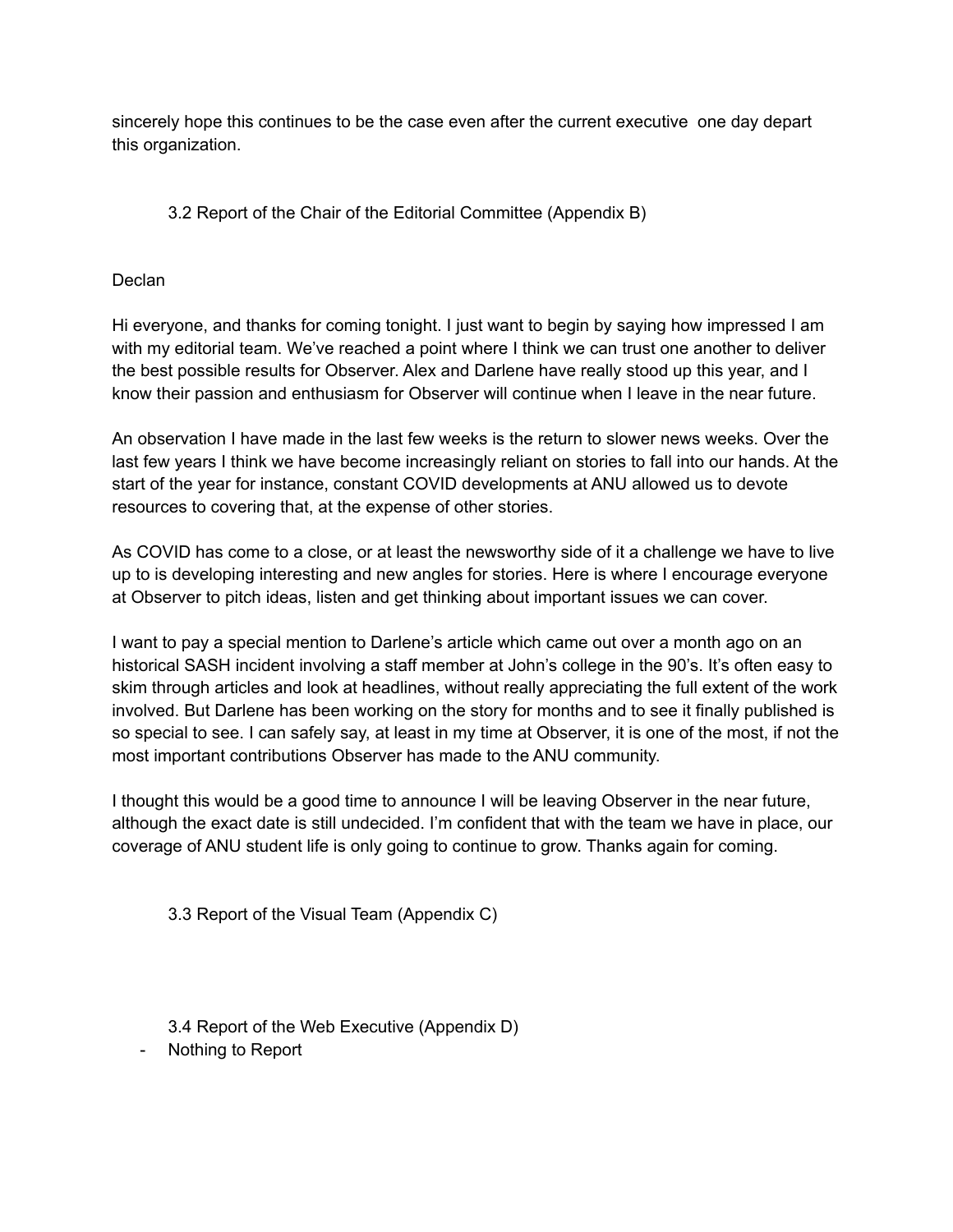# 3.5 Report of the Community Executive (Appendix E)

Hi, thank you so much for coming tonight. Since our Semester 2 OGM last year, we've thankfully managed to make a couple of positive changes on the Community Executive side of things. One of the only major things to report is that we've managed to implement monthly socials that we intended to last year! We've definitely experienced varying levels of turnout, but we had a very successful one at the beginning of the semester and lots of positive feedback on how constructive it was to get to meet/see everybody properly! Observer is definitely quite segmented in lots of ways - the news team ordinarily work quite independently, and there's even less crossover between board members and the news team. Socials have so far been a really good way to break the ice on that, and it's been nice to have the monthly level of continuity that may have been lacking in the past.

The only other thing to mention is that office use has also been increasing as I had hoped! Lots of the reporters have begun to use it more frequently for studying, or general non-Observer activities which has also been a great way for people to meet in a relaxed setting. Hope all the positive trends we've seen so far continue into next semester!

3.6 Secretary's Report (Appendix F) Sasha speaks to her report: Discusses upcoming COO role.

No questions 3.7 Finance Executive's Report (Appendix G)

The most notable item to report is that we were able to secure \$55,000 in SSAF funding from The ANU. This is the largest gross amount we have received since The ANU Observer was founded in 2017. This is a reflection of the increasing support and realization of value by our stakeholders. We are still unsatisfied being the only student organization that has to pay rent to The ANU; it is currently almost 25% of our entire budget. We hope that discussion with The ANU and other student organizations will result in some sort of solution to this.

This year we have had healthier expenditure habits. We have more scheduled and planned spending (socials, office supplies etc). This is much better than last year where our spending was almost non-existent throughout the year and done mostly all at the end of the year.

Besides these points, it has been quite "business as usual" on my end.

Item 4: Elections Nill Item 5: Items for Resolution

5.1 Motion to amend the ANU Observer Constitution. Tracked changes can be found in the link below.

> ● [https://drive.google.com/file/d/1LVnQIykMXsp51TwH72DtArrdBT5591e9/view?us](https://drive.google.com/file/d/1LVnQIykMXsp51TwH72DtArrdBT5591e9/view?usp=sharing) [p=sharing](https://drive.google.com/file/d/1LVnQIykMXsp51TwH72DtArrdBT5591e9/view?usp=sharing)